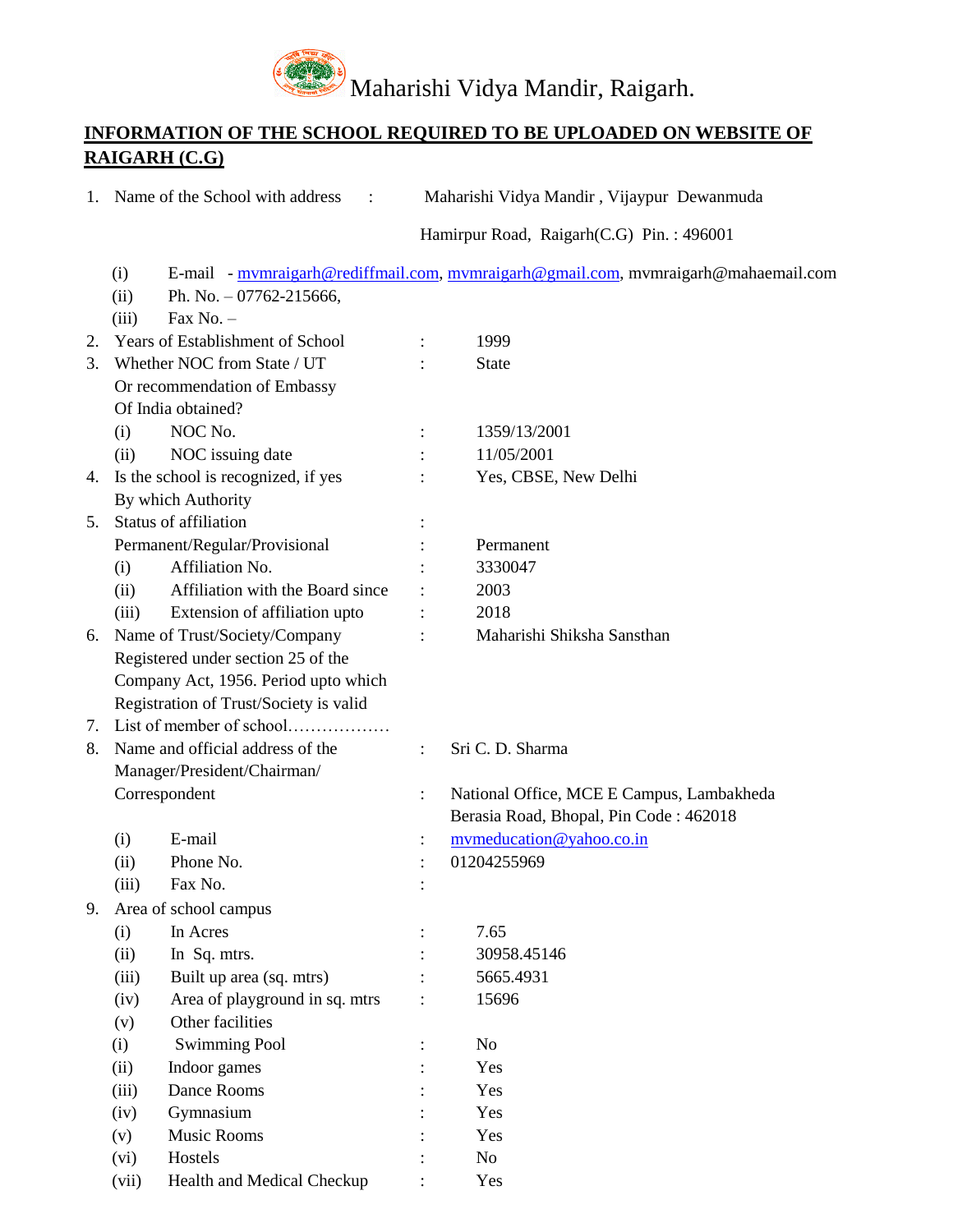## **10. Details of fee structure: Grade A**

| Particular                  | Nur. -<br>U.K.G  | <b>Class I</b><br>$\overline{\mathbf{v}}$ | Class VI -<br><b>VIII</b> | Class IX - X | Class XI - XII                                    |
|-----------------------------|------------------|-------------------------------------------|---------------------------|--------------|---------------------------------------------------|
| Prospectus fee              | 200              | 200                                       | 200                       | 200          | 200                                               |
| <b>Registration</b> fee     | 150              | 150                                       | 150                       | 150          | 150                                               |
| Admission fee               | 2000             | 2000                                      | 2000                      | 2000         | 2000                                              |
| Caution fee                 | 1000             | 1000                                      | 1000                      | 1000         | 1000                                              |
| Diary                       | 100              | 100                                       | 100                       | 100          | 100                                               |
| <b>Annual Charge</b>        |                  |                                           |                           |              |                                                   |
| <b>Medical Charge</b>       | 300              | 300                                       | 300                       | 300          | 300                                               |
| Co-Curricular<br>activities | 1000             | 1000                                      | 1000                      | 1000         | 1000                                              |
| <b>Examination</b> fee      | 700              | 700                                       | 700                       | 700          | 700                                               |
| Sports fee                  | 600              | 600                                       | 600                       | 600          | 600                                               |
| Library                     | 400              | 400                                       | 400                       | 400          | 400                                               |
| Facility<br>Maintenance     | 2000             | 2000                                      | 2000                      | 2000         | 2000                                              |
| Gyan Magazine               | 100              | 100                                       | 100                       | 100          | 100                                               |
| Tuition fee                 | 6000             | 10800                                     | 13200                     | 13200        | 15600                                             |
| Vedic Science fee           | $\Omega$         | 200                                       | 300                       | 300          | 300                                               |
| Computer Fee                | $\overline{0}$   | 2400                                      | 2400                      | 3000         | 3600                                              |
| Science fee                 | $\boldsymbol{0}$ | $\overline{0}$                            | $\overline{0}$            | 2400         | as per<br>practical<br>subject @ 250<br>per month |

## 11. Transport facility:

- (i) Own buses : 04 No.
- (ii) Buses hired on contract basis : Nil
	-

| 04 | N <sub>0</sub> |
|----|----------------|
|----|----------------|

(iii) Details of transport charges : Up to 5 km annual charges - 8400/-5 km to 10 km annual charges  $-$  10800/-Above 10 km annual charges – 13200/

12. Particulars of teaching staff

| S.N<br>٠.      | Name of employee                         | Designation          | Qualification           | Date of<br>appointment | Trained /<br>Un-trained | Probation /<br><b>Confirmed</b> | Adhoc / Part<br>time/Regular |
|----------------|------------------------------------------|----------------------|-------------------------|------------------------|-------------------------|---------------------------------|------------------------------|
| 1              | <b>ANITA DASE</b>                        | <b>PRT</b>           | M.A., Sanskrit, B.Ed.   | 10/06/2014             | Trained                 | Confirmed                       | Regular                      |
| $\overline{2}$ | <b>ASHA PATEL</b>                        | <b>PRT</b>           | B Sc., Bio, B. Ed.      | 10/06/2014             | Trained                 | Confirmed                       | Regular                      |
| 3              | ASHWINI KUMAR<br><b>SINGH</b>            | TGT(SCI.)            | M.Sc., B. Ed.           | 01/07/2000             | Trained                 | Confirmed                       | Regular                      |
| 4              | <b>BHUSAN PATEL</b>                      | PT/TGT               | M.Com., B. Ed.          | 15/06/2015             | Trained                 |                                 | Part Time                    |
| 5              | <b>DEEPAK KUMAR</b><br><b>GUPTA</b>      | PGT(COMP.)           | B Sc., MCA, B. Ed.      | 03/04/2010             | Trained                 | Confirmed                       | Regular                      |
| 6              | <b>DEVENDRA KUMAR</b><br><b>UPADHYAY</b> | <b>MUSIC TEACHER</b> | M. A., Diploma in Music | 11/06/2013             | Trained                 | Probation                       | Regular                      |
| $\overline{7}$ | <b>DILIP SOBHVANI</b>                    | PT/PRT               | B. Com, B. Ed.          | 20/07/2013             | Trained                 |                                 | Part Time                    |
| 8              | DOLLY DEWANGAN                           | <b>PGT</b>           | M.Com, B. Ed.           | 19/06/2015             | Trained                 | Probation                       | Regular                      |
| 9              | <b>GEETA PRADHAN</b>                     | PT/PRT               | <b>B.A. B. Ed.</b>      | 15/06/2015             | Trained                 |                                 | Part Time                    |